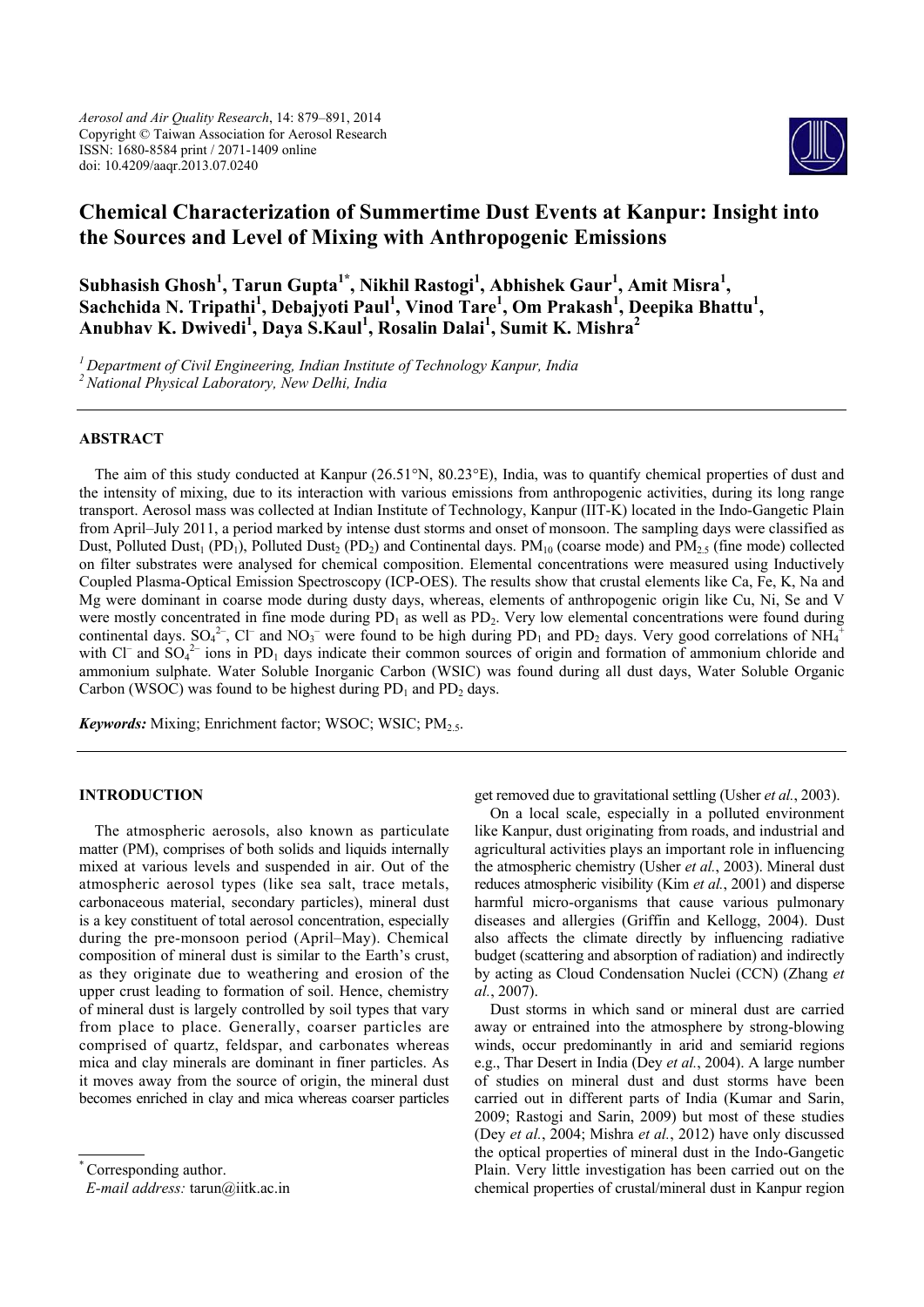(Chinnam *et al.*, 2006; Chakraborty and Gupta, 2010). Kanpur city, one of the most polluted cities in the World, has a variety of industries like cotton, wool, jute and tanneries. The sources of air pollution are mainly categorized into industrial, commercial, transport, domestic, institutional and fugitive (Behera and Sharma, 2010; Gupta and Mandariya, 2013).

This study mainly focuses on the chemical characterization of crustal dust, which is subsequently used to analyze intensity of mixing with anthropogenic-origin aerosols and dominant sources affecting this region. The sampling days were classified into Dust, Polluted Dust<sub>1</sub> (PD<sub>1</sub>), Polluted  $Dust<sub>2</sub> (PD<sub>2</sub>)$  and Continental Days. Days affected by severe dust storms were classified as dusty days. Those days where mineral dust was mixed with anthropogenic pollutants were grouped as  $PD_1$  days while those dominated by Biomass burning events were  $PD_2$  days. Cleaner days were called continental days composed of background concentration only. Details about classification with appropriate justification is provided in our companion paper, (Misra *et al.* (manuscript under preparation)). To get an in-depth knowledge of the dominant sources and mixing of anthropogenic pollutants with mineral dust, various methods like enrichment factor, elemental and ions signatures, NOAA back trajectory analysis etc. were used.

### **SAMPLING PROCEDURE**

#### *Description of Sampling Site*

Sampling was carried out at 30 m above ground level, on the roof of the atmospheric monitoring tower inside the campus of Indian Institute of Technology, Kanpur (IIT-K, 26.51°N, 80.23°E) located about 15 km N-W of the central part of Kanpur city. The local climate is mainly humid subtropical, characterized by extremely hot summer and cold winters. The pre-monsoon period is very hot and dry in which temperature reaches up to a monthly mean maximum of 41.3°C and monthly mean minimum of 26.4°C (Indian Meteorological Dept., Govt. of India). Dust storms during this period bring copious amount of mineral dust from various arid regions of Western India. Wind was blowing from South–West towards North–East for most part of the sampling periods; April–May were hot and dry while June–July were relatively cooler but more humid due to onset of monsoon (Misra *et al.* (manuscript under preparation)).

## *Sampling Schedule*

Sampling of coarse  $(PM_{10})$  and fine  $(PM_{2.5})$  aerosols were carried out for 8 h daily (0900 h to 1700h), every 3<sup>rd</sup> day starting from 1<sup>st</sup> April to 15<sup>th</sup> July 2011 using  $PM_{10}$ (APM 541, Envirotech) and  $PM_{2.5}$  (APM550, Envirotech) samplers. Flow rate of 16.7 LPM for both the samplers was controlled via a critical orifice. Additionally, eight field blanks were also collected. The sampling period covers the pre-monsoon and a part of monsoon seasons. To minimize PM mass loss, precautionary steps were taken in the preparation of filter paper, sample collection and weighing as reported earlier (Chakraborty and Gupta, 2010).

### **ANALYTICAL METHODS**

#### *Collection, Gravimetric and Chemical Analysis of Aerosols*

PM were collected using 47 mm quartz fiber filters (Whatman QM-A) preconditioned and post conditioned to equilibrate for 24 h at  $21 \pm 2$ °C (room temperature) and (35  $\pm$  5%) humidity. The filters were weighed gravimetrically thrice before and after sampling using a 1 µg least count micro balance (Metler 440). The mass of the sampled aerosols divided by the volume of the sampled air gives the PM mass concentration  $(\mu g/m^3)$ .

For elemental analyses, a punch of 16.5 mm diameter from the sampled quartz filter was taken and then shredded into smaller pieces which were then mixed with 20 mL of HNO<sub>3</sub> acid (65%, GR Merck Suprapure) in a 100 mL round bottom digestion flask. It was digested over a hot plate for 2 h at 180°C, till only a small amount of nitric acid was left. The digestion flask was cooled to room temperature and the wall of the flask was rinsed with Milli-Q water (resistivity of 18 MΩcm at 25°C). The residue was then filtered through a 0.22 µm pore size filter paper (Millipore), diluted to 100 mL with Milli-Q water and stored in 100 mL reagent bottles. The samples were subsequently analyzed for 14 elements, namely Ca, Cd, Cr, Cu, Fe, K, Mg, Mn, Na, Ni, Pb, Se, V and Zn, using ICP-OES (ICAP 6300 Thermo Inc.), following detailed procedure described by Chakraborty and Gupta, (2010). The method detection limit (MDL in  $\text{ng/m}^3$ ) values for various elements analyzed are reproduced here:  $As = 2.12$ ,  $Ca = 0.11$ ,  $Cd = 1.33$ ,  $Cr = 4.13$ ,  $Cu = 10.42$ ,  $Fe = 6.25$ ,  $K =$ 0.11,  $Mg = 0.1$ ,  $Mn = 2.08$ ,  $Na = 0.11$ ,  $Ni = 2.08$ ,  $Pb = 22.93$ , Se = 2.08, Ti = 2.08, V = 2.08, Zn = 2.08, respectively (Chakraborty and Gupta 2010; Gupta and Mandariya, 2013).

For ionic measurements, another punch of 16.5 mm diameter was also shredded into small fragments and mixed with 20 mL of Milli Q water in a 50 mL test tube and ultrasonicated (Fast Clean Ultrasonic cleaner, 2k909008). The aliquots were then filtered using a 0.22 um pore filter paper and analyzed for three anions  $(Cl^{\dagger}, NO_3^{\dagger}$  and  $SO_4^{\,2-})$ and one cation  $(NH_4^+)$  using an Ion Chromatograph (882 Compact IC plus, Metrohm). MDL (in  $ng/m<sup>3</sup>$ ) values for various ions analyzed are reproduced here:  $F^- = 3.0$ ,  $Cl^- =$ 3.0,  $NO_3^- = 8.7$ ,  $SO_4^{2-} = 12.0$ ,  $NH_4^+ = 17.0$ , respectively (Chakraborty and Gupta 2010; Gupta and Mandariya, 2013).

Total Organic Carbon TOC analysis in all filter samples was carried out by a (TOC) analyser (Model No: TOC-V CPN, Shimadzu Corporation) (Kaul *et al.*, 2012). The water soluble organic carbon (WSOC) was analysed with a TOC equipped with a highly sensitive catalyst. The non-purgeable organic carbon method (NPOC) used in the TOC analyser has been described in detail by Timonen *et al.* (2008). Briefly, the sample is extracted with deionised water, acidified and injected into an oven. In the oven, the carbon is catalytically oxidized to  $CO<sub>2</sub>$  at 680°C which is subsequently detected by a sensitive Non-Dispersive Infra-Red (NDIR) detector.

### *Quality Control and Quality Assurance*

All the glassware used for the ionic and elemental analysis were washed with acids (chromic acid for ions and 5% nitric acid for elemental analysis) and dried in oven at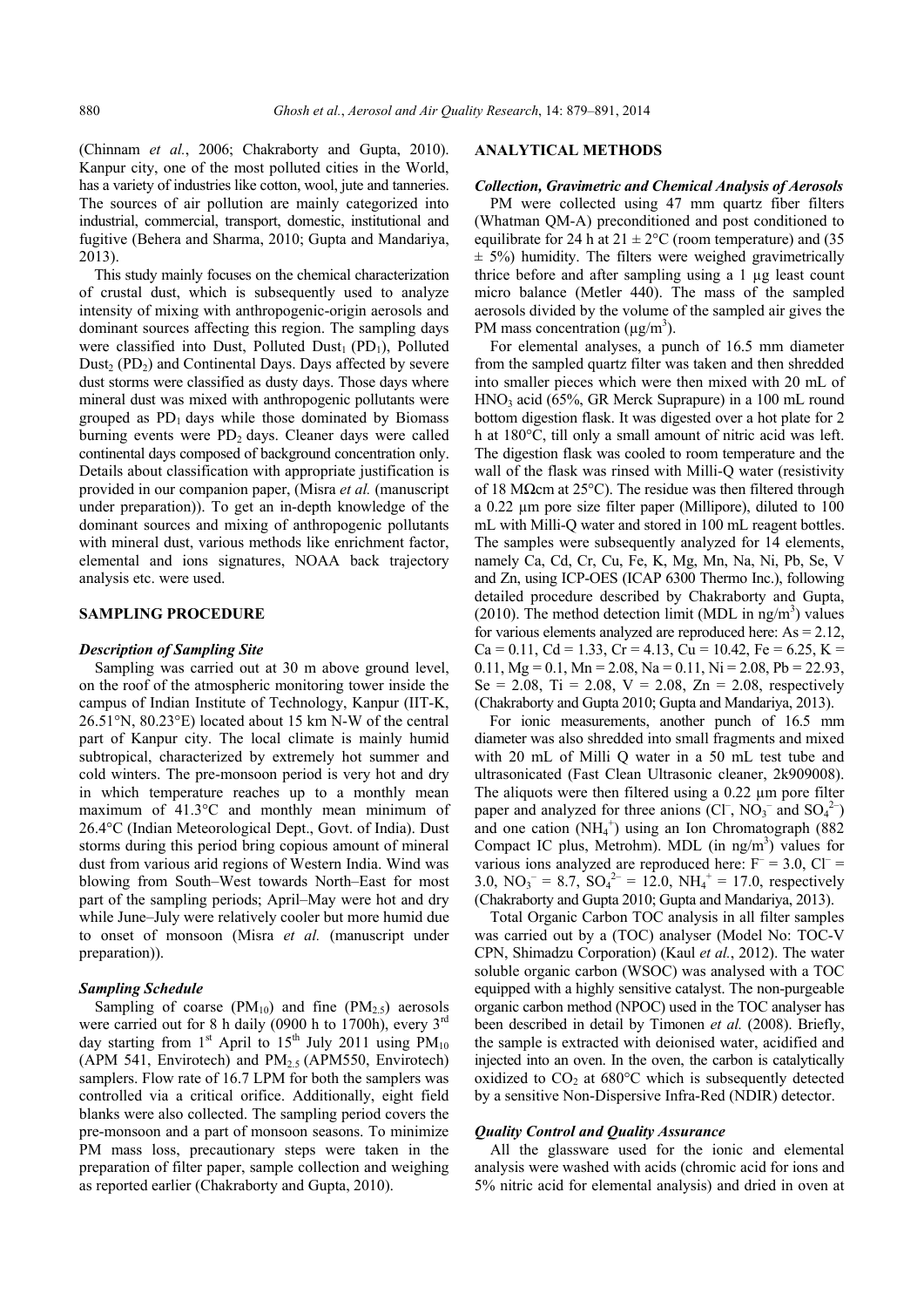180°C. Calibrations of the instruments were carried out with the standards of known concentrations. Two commercially available standards (Multielement Standard Solution 4 and 5, Sigma Aldrich) were used for the calibration of the instrument and generation of standard calibration curves. Replicate analyses of selected samples and standards suggest reproducibility within 5%. In both the instruments, standards of known concentrations were spiked after the analysis of every 10 samples and if the elements/ions concentrations were not found within  $\pm 5\%$  of known concentration, the instruments were recalibrated. Blanks were also subjected to the same procedure (Chakraborty and Gupta, 2010). All the measured values reported in the manuscript were blank corrected.

### **RESULTS AND DISCUSSION**

## *Temporal Variability of PM Mass Concentrations*

The temporal variations in mass concentration of  $PM_{10}$ and  $PM_{2.5}$  aerosols are shown in Fig. 1(a). Each data point shows the aerosol mass on a particular sampling day.  $PM_{10}$ average mass concentration for the entire sampling duration was found to be 101.91  $\mu$ g/m<sup>3</sup> which varied from 25.64 to 254.19  $\mu$ g/m<sup>3</sup>. PM<sub>2.5</sub> mass concentration varied from 11.41 to 66.28  $\mu$ g/m<sup>3</sup> with an average value of 37.61  $\mu$ g/m<sup>3</sup>. PM coarse fraction presented as the abundance of coarse mode  $(PM_{10}-PM_{2.5})$  with respect to  $PM_{10}$ , is plotted in Fig. 1(b). The highest concentrations were observed on 13 May and 10 April for  $PM_{10}$  and  $PM_{2.5}$ , respectively. The highest PM

mass observed during the period (April–May) was due to the strong winds and presence of dry atmospheric condition which re-suspended the road dust and soil. The concentration decreased during June and July because dust particles settled down due to wet removal by rain and due to the presence of high relative humidity.

The temporal variations of PM coarse fraction shows that the highest PM coarse fraction was observed on 13 May, 10 May, 1 May and 25 April (Fig. 1) during which the coarse particles were abundant in  $PM_{10}$ . These days were classified either as Dust or Polluted Dust. The details for CO and BC measurements and complete analysis are provided in our companion paper (Misra *et al.* (manuscript under preparation)). The values for BC for two different periods were measured as: April–May (avg. = 1.249  $\mu$ g/m<sup>3</sup>, std = 0.715  $\mu$ g/m<sup>3</sup>), June–July (avg = 0.789  $\mu$ g/m<sup>3</sup>, std = 0.2430 µg/m<sup>3</sup>). Whereas, CO ranged between 360–953 ppb for the complete sampling duration with highest values reported for  $PD_2$  days (avg. = 789 ppb, std = 214 ppb).

## *Chemical Composition of Aerosols*

The air masses may mix with different aerosols of natural and anthropogenic origin during their transportation. Along the air mass trajectory, contribution from different sources can vary depending on factors such as meteorological condition, chemical processes, and type of sources.

The chemical composition of aerosols in  $PM_{10}$  and  $PM_{2.5}$ are summarised in Table 1. Statistically significant linear correlation coefficients ( $R^2 > 0.6$ ) between two elements



## **SAMPLING DAYS**

**Fig. 1.** Temporal variations of (a) Mass Concentration of PM<sub>10</sub> and PM<sub>2</sub>, and (b) PM Factor or PM Coarse Fraction ((PM<sub>10</sub> –  $PM_{2.5}/PM_{10}$ ). The missing two data points in  $PM_{10}$  are due to the rain, when sampling had to be stopped.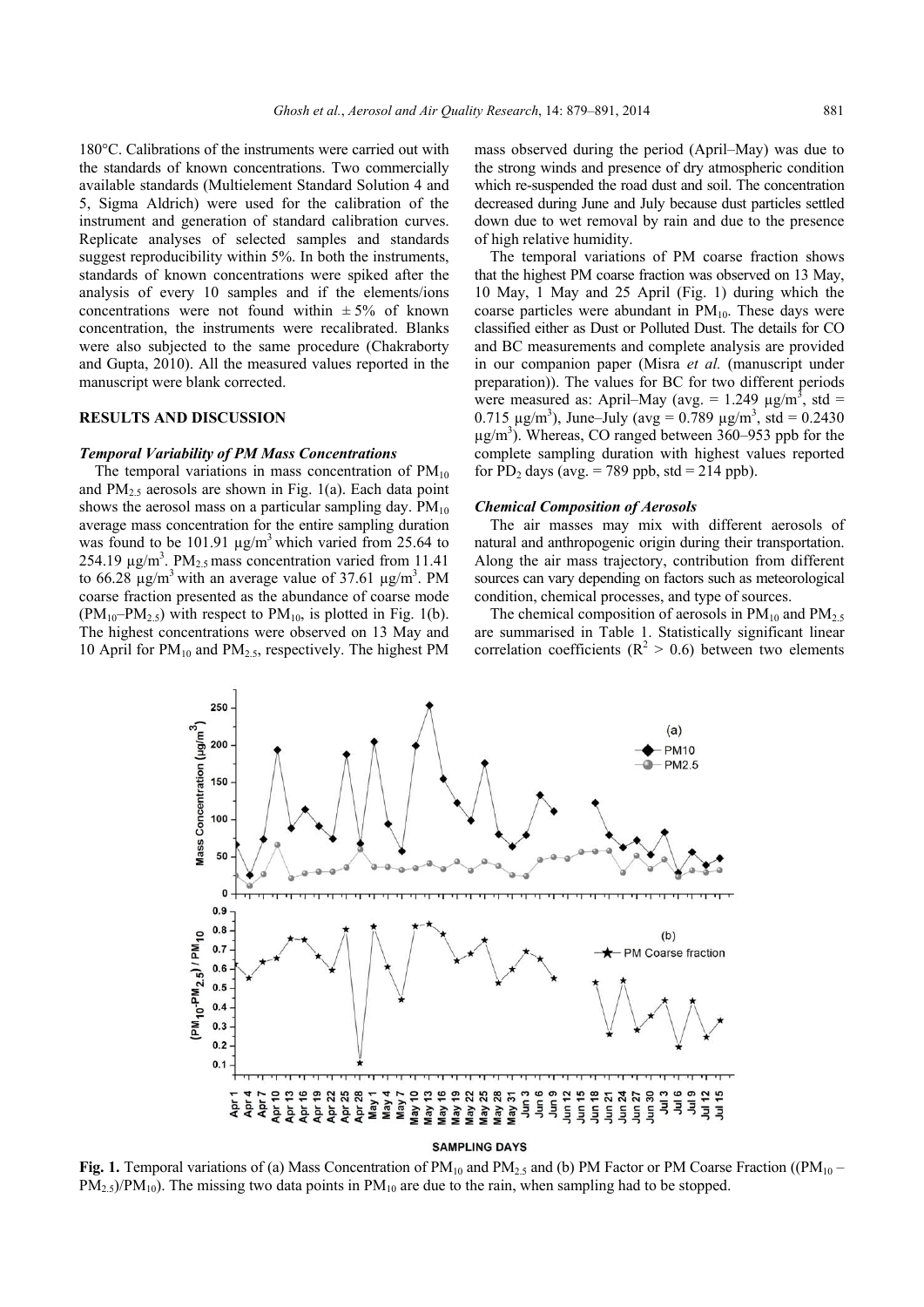| Element        | $PM_{10} (\mu g/m^3)$ |                | $PM_{2.5} (\mu g/m^3)$ |                |
|----------------|-----------------------|----------------|------------------------|----------------|
|                | Mean $(n = 36)$       | $SD(1 \sigma)$ | Mean $(n = 36)$        | $SD(1 \sigma)$ |
| Ca             | 3.70                  | 4.23           | 1.14                   | 1.25           |
| C <sub>d</sub> | 0.05                  | 0.08           | 0.03                   | 0.03           |
| Cr             | 0.71                  | 0.50           | 0.33                   | 0.30           |
| Cu             | 0.35                  | 0.31           | 0.23                   | 0.23           |
| Fe             | 3.38                  | 2.66           | 1.31                   | 1.07           |
| K              | 1.63                  | 1.36           | 1.20                   | 1.08           |
| Mg             | 2.48                  | 2.15           | 0.55                   | 0.56           |
| Mn             | 0.39                  | 0.62           | 0.18                   | 0.46           |
| Na             | 2.19                  | 2.38           | 0.9                    | 1.18           |
| Ni             | 0.39                  | 0.30           | 0.25                   | 0.24           |
| Pb             | 0.49                  | 0.34           | 0.32                   | 0.26           |
| <b>Se</b>      | 0.32                  | 0.37           | 0.26                   | 0.36           |
| V              | 0.40                  | 0.26           | 0.30                   | 0.21           |
| Zn             | 1.39                  | 1.46           | 0.58                   | 0.65           |

**Table 1.** Chemical composition of aerosols in  $PM_{10}$  and  $PM_{2.5}$  for n no. of samples.

indicate that they may have been emitted from similar sources. Good correlations were found among the crustal elements in PM<sub>10</sub>: Fe and Ca ( $R^2 = 0.79$ ), Mg and Ca ( $R^2 =$ 0.77), and Na and Ca ( $R^2 = 0.80$ ). Similarly, in PM<sub>2.5</sub>, statistically significant relationships between anthropogenic elements like Ni and Cu ( $R^2 = 0.85$ ), Cr and Cu ( $R^2 = 0.85$ ) 0.71), Ni and Cr ( $R^2 = 0.63$ ), and Zn and Pb ( $R^2 = 0.61$ ) were obtained. Even though Mn is usually emitted from mineral dust it shows good correlation with  $\text{Zn}$  ( $\text{R}^2$  = 0.66) in PM<sub>2.5</sub>, suggesting substantial contributions from anthropogenic sources like mining/metallurgy and vehicular exhaust (Rastogi and Sarin, 2009; Gangwar *et al.*, 2012).

Table 2 presents statistical summary of the ionic concentrations measured in  $PM_{10}$  and  $PM_{2.5}$ , clearly showing highest average concentration of  $SO_4^2$  followed by  $NO_3^-$ . The concentration of NH<sub>4</sub><sup>+</sup> varied between 0.90  $\mu$ g/m<sup>3</sup> to 19.33  $\mu$ g/m<sup>3</sup> and 0.49  $\mu$ g/m<sup>3</sup> to 9.56  $\mu$ g/m<sup>3</sup> in PM<sub>10</sub> and  $PM_{2.5}$ , respectively.

Enrichment Factor analysis was carried out to differentiate anthropogenic sources from natural ones. It shows degree of enrichment of a particular element compared to the relative abundance of that element in Earth's crust (Behera and Sharma, 2010; Chakraborty and Gupta, 2010). Here, Ca has been used as a reference element assuming that Ca is of crustal origin only. Enrichment factor (EF) is defined as follows:

$$
EF_x = \frac{C_{x_s}}{C_{x_c}} \frac{C_{Ca_s}}{C_{Ca_c}}
$$
 (1)

where  $C_{x_s}$  and  $C_{ca_s}$  are concentrations of the element x and Ca in samples,  $C_{x_s}$  and  $C_{ca_s}$  are average concentration in the Earth's upper crust (Taylor *et al.*, 1981; Rudnick and Gao, 2003). By convention (Zhang *et al.*, 2010), if  $EF \le 10$ it is considered that element in aerosols has a significant crustal contribution, and hence termed as the non-enriched element. Whereas, EF > 10 indicates that element has an

important proportion derived from non-crustal sources and hence termed as an enriched element.

Elemental concentration (Fig. 2) and EF's (Fig. 3) on dusty days as well as on days just before and after dusty days were calculated and compared to see how dust storms affected aerosol composition. The variations in the elemental concentrations for different sampling days of this study have been depicted by the error bars. It can be seen that major crustal elements like Ca, Na, Mg, K and Fe were about twice the concentration on dusty days when compared to non-dusty days. Their crustal nature was well explained by their EF's close to 1 on all days. In contrast, anthropogenic elements showed only a little increase in concentration and their EF's were lower on dusty days when compared to normal days implying that most of them were re-suspended in air due to erosion of native soil caused by heavy winds. Since crustal elements are coarser particles, they settled out quickly and their concentration decreased immediately after the dust event, while anthropogenic elements, which are majorly finer particles and have longer residence times, continued to stay in the atmosphere for longer durations even after the storm subsided.

The data (Tables 3 and 4) suggests that Ca and Mg originated from crustal sources during all the days as their EF values are close to unity in both  $PM_{10}$  and  $PM_{2.5}$ . However, elements like Cr, Cu, Cd, Pb, Se, and Zn have very high EF values in both  $PM_{10}$  and  $PM_{2.5}$ , suggesting contribution from various anthropogenic sources like fossil fuel combustion and industrial emissions etc. (Kang *et al.*, 2011; Gangwar *et al.*, 2012). Highest EF values of Cu, Ni, and Pb during  $PD_1$  days indicate their contributions from emissions of non-crustal origin. The highest EF values for Cd, Cr, Se, V and Zn in Continental days suggest that their sources were mostly localized which formed background aerosol. Se had the highest EF among all the elements, which may have originated from sources like thermal power plant situated near sampling site (Chakraborty and Gupta, 2010; Kang *et al.*, 2011). Similar results were reported in a study conducted in Xiamen, China (Zhao *et al.*, 2011).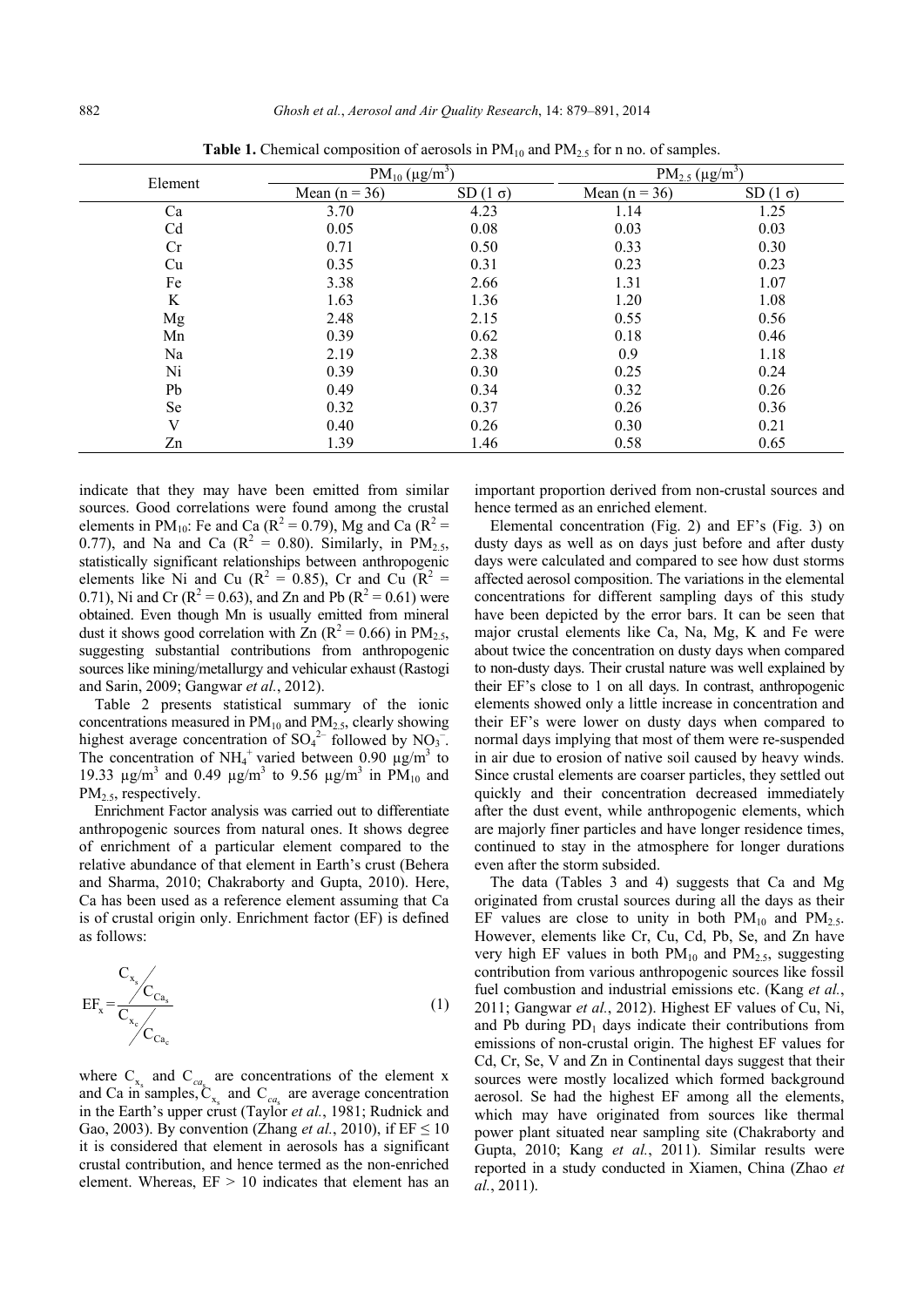|                 |                 | PM <sub>10</sub> ( $\mu$ g/m <sup>3</sup> ) |                 | $PM_{2.5} (\mu g/m^3)$ |  |
|-----------------|-----------------|---------------------------------------------|-----------------|------------------------|--|
| Ions            | Mean $(n = 36)$ | $SD(1 \sigma)$                              | Mean $(n = 36)$ | $SD(1 \sigma)$         |  |
| $NH4+$          | 4.11            | 3.76                                        | 2.54            | 1.87                   |  |
| $Cl^-$          | 2.68            | 2.86                                        | 2.06            | 1.82                   |  |
| NO <sub>3</sub> | 4.97            | 3.86                                        | 3.10            | 2.83                   |  |
| $SO_4$          | 6.54            | 3.61                                        | 5.38            | 2.51                   |  |

**Table 2.** Summary table depicting ionic concentration in  $PM_{10}$  and  $PM_{2.5}$  for n no. of samples.



Fig. 2. Elemental concentration comparison between dusty and non dusty days in PM<sub>10.</sub> Error bars shown represent one standard deviation.



Fig. 3. Enrichment Factor comparison between dusty and non-dusty days in PM<sub>10.</sub>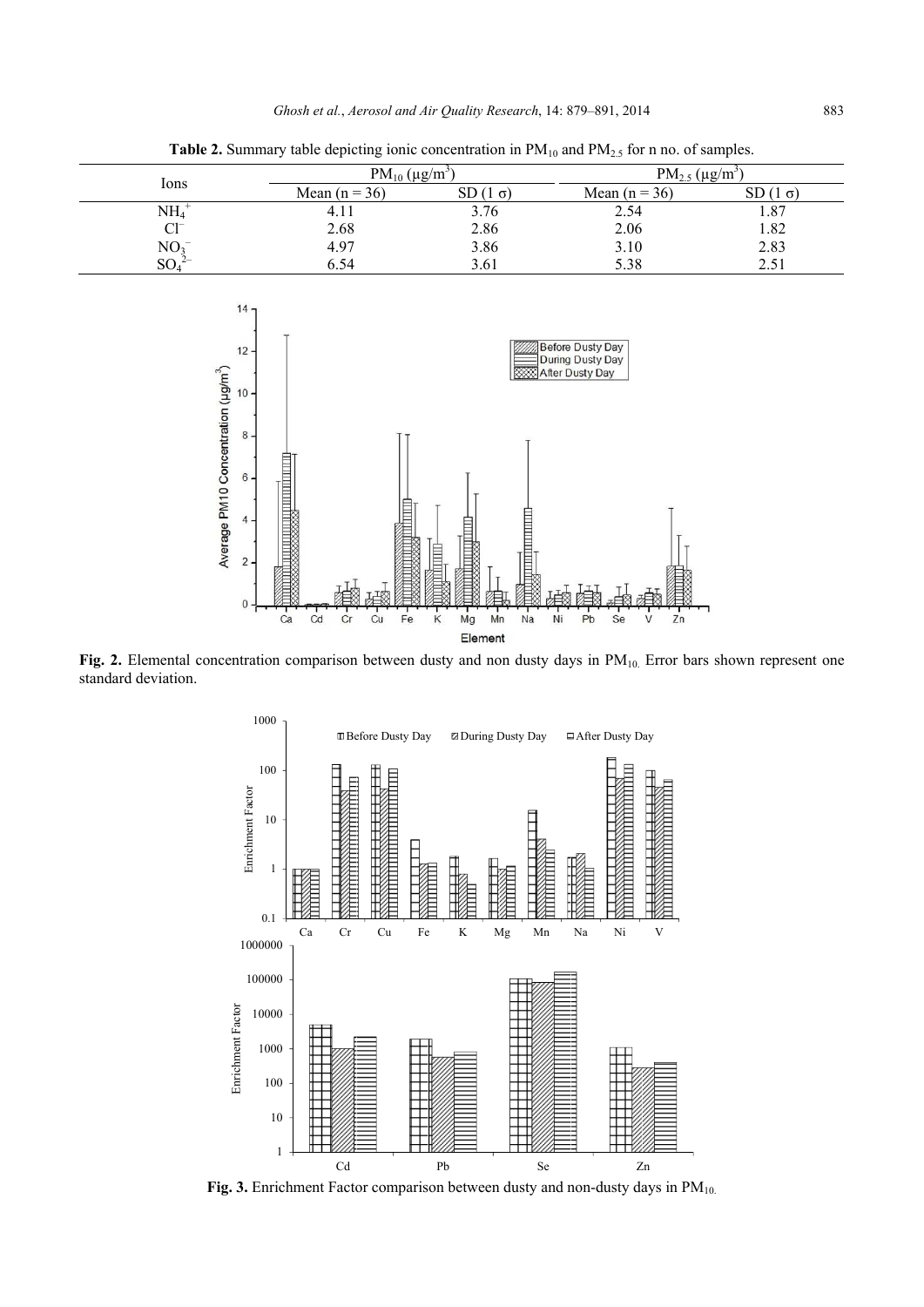| Element       | Dust                 | $PD_1$                   | PD <sub>2</sub>         | Continental               |
|---------------|----------------------|--------------------------|-------------------------|---------------------------|
| Ca            | $1 \pm 0$            | $1\pm 0$                 | $1\pm 0$                | $1\pm 0$                  |
| Cd            | $540.04 \pm 837.7$   | $3778.14 \pm 3389.57$    | $5876.36 \pm 6179.06$   | $93582.72 \pm 225451.51$  |
| Cr            | $27.78 \pm 11.62$    | $93.65 \pm 112.04$       | $39.46 \pm 43.81$       | $1083.2 \pm 2388.32$      |
| Cu            | $18.28 \pm 14.62$    | $139.75 \pm 192.81$      | $66.18 \pm 5.19$        | $2445.01 \pm 7302.88$     |
| Fe            | $0.52 \pm 0.24$      | $0.58 \pm 0.42$          | $2.06 \pm 2.05$         | $10.95 \pm 29.76$         |
| K             | $0.5 \pm 0.26$       | $0.8 \pm 0.76$           | $9.34 \pm 11.51$        | $12.09 \pm 31.83$         |
| Mg            | $0.76 \pm 0.14$      | $1.03 \pm 0.74$          | $4.88 \pm 5.65$         | $18.11 \pm 51.05$         |
| Mn            | $5.14 \pm 4.9$       | $4.07 \pm 5.75$          | $17.66 \pm 23.54$       | $40.6 \pm 123.19$         |
| Na            | $1.07 \pm 0.34$      | $0.92 \pm 0.67$          | $2.6 \pm 3.1$           | $14.91 \pm 35.6$          |
| Ni            | $16.97 \pm 12.32$    | $97.36 \pm 117.68$       | $43.57 \pm 34.98$       | $2073.95 \pm 6112.3$      |
| Pb            | $206.19 \pm 53.83$   | $496.69 \pm 475.55$      | $640.38 \pm 557.24$     | $7740.11 \pm 22450.01$    |
| <sub>Se</sub> | $4174.47 \pm 5181.2$ | $122183.17 \pm 99101.62$ | $58763.55 \pm 61790.65$ | $931125.3 \pm 1937198.91$ |
| V             | $13.29 \pm 5.17$     | $38.13 \pm 33.71$        | $134.42 \pm 165.43$     | $349.33 \pm 652.45$       |
| Zn            | $121.43 \pm 155.7$   | $192.47 \pm 112.07$      | $797.45 \pm 748.11$     | $1049.73 \pm 2223.91$     |

**Table 3.** Average Enrichment Factor in crust ( $EF_{Crust} \pm 1 \sigma$ ) of each category for PM<sub>10</sub>.

**Table 4.** Average Enrichment Factor in crust ( $EF_{Cust} \pm 1 \sigma$ ) of each category for PM<sub>2.5</sub>.

| Element        | Dust                   | $PD_1$                    | PD <sub>2</sub> | Continental                |
|----------------|------------------------|---------------------------|-----------------|----------------------------|
| Ca             | $1\pm 0$               | $1 \pm 0$                 | $0\pm 0$        | $1\pm 0$                   |
| C <sub>d</sub> | $1101.89 \pm 2203.77$  | $7381.13 \pm 7259.83$     | $0\pm 0$        | $26663.13 \pm 26332.61$    |
| Cr             | $16.44 \pm 12.83$      | $185.02 \pm 238.53$       | $0\pm 0$        | $315.61 \pm 349.41$        |
| Cu             | $37.21 \pm 31.5$       | $295.22 \pm 400.5$        | $0\pm 0$        | $219.65 \pm 217.78$        |
| Fe             | $0.86 \pm 0.56$        | $0.79 \pm 0.66$           | $0\pm 0$        | $1.68 \pm 1.84$            |
| K              | $1.26 \pm 0.54$        | $1.7 \pm 1.72$            | $0 \pm 0$       | $5.65 \pm 7.92$            |
| Mg             | $0.66 \pm 0.13$        | $0.84 \pm 1.31$           | $0\pm 0$        | $2.51 \pm 5.32$            |
| Mn             | $8.36 \pm 6.9$         | $4.74 \pm 9.61$           | $0\pm 0$        | $2.49 \pm 4.31$            |
| Na             | $1.63 \pm 1.06$        | $1.8 \pm 1.73$            | $0\pm 0$        | $2.1 \pm 4.31$             |
| Ni             | $15.4 \pm 27.08$       | $228.6 \pm 290.73$        | $0\pm 0$        | $186.01 \pm 235.14$        |
| Pb             | $412.26 \pm 164.2$     | $1035.71 \pm 786.68$      | $0\pm 0$        | $942.92 \pm 1126.05$       |
| Se             | $9537.84 \pm 14328.72$ | $465699.62 \pm 738998.45$ | $0\pm 0$        | $708399.02 \pm 1725662.88$ |
| V              | $35.4 \pm 25.21$       | $103.69 \pm 137.79$       | $0\pm 0$        | $614.72 \pm 1860.96$       |
| Zn             | $72.89 \pm 84.71$      | $318.13 \pm 272.65$       | $0\pm 0$        | $377.74 \pm 525.5$         |

 $*$  No Calcium was detected in PM<sub>2.5</sub> samples from PD<sub>2</sub>.

# *Elemental and Ionic Mass Concentration on Different Days Dust Events*

During Dust events, the average concentration of Ca was  $11.50 \pm 3.22 \text{ µg/m}^3 (3.70 \pm 4.23 \text{ µg/m}^3 \text{ on other days})$  in PM<sub>10</sub> and 2.27  $\pm$  1.73  $\mu$ g/m<sup>3</sup> (1.14  $\pm$  1.25  $\mu$ g/m<sup>3</sup> on other days) in  $PM<sub>2.5</sub>$ . Ca, Mg, and Fe are indicators of crustal weathering and mineral dust (Cheng *et al.*, 2005) and therefore high concentration of these elements should be observed for dusty events, which is also reflected in our data (Fig. 4). Trace amounts of Zn, Mn and Cr were also found in both  $PM_{10}$  and  $PM_{2.5}$ . The source of Zn could be tire wear (Councell *et al.*, 2004) or the lubricant (Gulyaeva *et al.*, 1972) and fuel additives which get suspended in the air due to vehicular activity (Lowenthal *et al.*, 1988). Cr can originate from brake dust (Kulshrestha *et al.*, 2009; Gangwar *et al.*, 2012), apart from other anthropogenic sources and also from local Cr-contaminated soil as the sampling site was near tanneries, chemical and electroplating industries which contaminate the soil with Cr (Sanghi and Sasi, 2001) as well as dumping of Cr-rich industrial waste. Considerable amount of Pb was found even after the ban of leaded petrol in Kanpur in 2006. Pb discharged by vehicles driven in

earlier days, in due course of time, has become a part of road dust. During dust days, Na mass concentration was found to be 7.03  $\pm$  2.50  $\mu$ g/m<sup>3</sup> in PM<sub>10</sub> and 2.40  $\pm$  2.16  $\mu$ g/m<sup>3</sup> in PM<sub>2.5</sub>. As the sampling site is far from coastal region, sea salt contibution is insignificant.The salt affected soil map of India shows that Na is distributed evenly in the Indo-Gangetic plain (Kumar and Sarin, 2010). It is inferred that sodic soil from the locality may have been a significant source of Na in the aerosols.

The average  $SO_4^2$  mass concentrations during dusty days were  $7.3 \pm 3 \mu g/m^3$  and  $4.8 \pm 1.05 \mu g/m^3$  in PM<sub>10</sub> and  $PM<sub>2.5</sub>$ , respectively (Fig. 5). Coarse mode  $SO<sub>4</sub><sup>2–</sup>$  may have originated from dispersed natural sources like biogenic decomposition processes (Alexander *et al.*, 2005) or from soils which are rich in gypsum (Yuan *et al.*, 2008). The sea-salt  $SO_4^2$  is insignificant in this area which is being far away from seas.

#### *Polluted Dust1 Days*

On an average, the anthropogenic elemental concentration during  $PD_1$  days was found to be dominating particularly in PM<sub>2.5</sub>. Especially, elements like Cr, Cu, Ni, Se and Zn with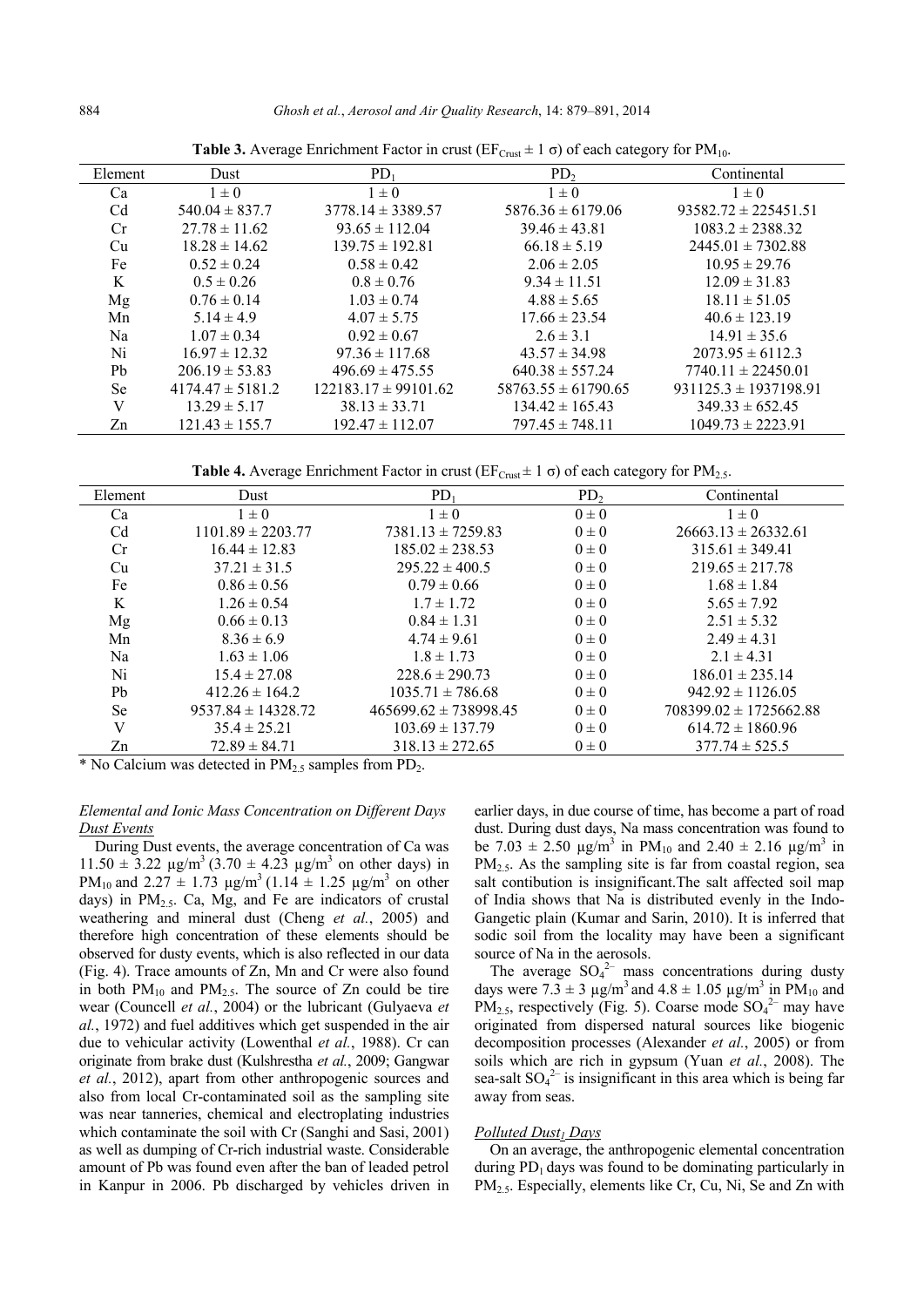

**Fig. 4.** Average Elemental Concentration in (a) PM<sub>10</sub> and (b) PM<sub>2.5</sub>. Error bars represent One Standard Deviation.

mean concentrations of  $0.48 \pm 0.35$ ,  $0.37 \pm 0.29$ ,  $0.41 \pm 0.26$ ,  $0.52 \pm 0.25$  and  $0.49 \pm 0.50$   $\mu$ g/m<sup>3</sup>, respectively, in PM<sub>2.5</sub> were higher compared to other days. Cr arises in the aerosols usually from solid waste dumping, tanneries, biomedical waste incineration and power plant emission (Kulshrestha *et al.*, 2009). Kanpur has many tanneries, solid waste dumping sites and a thermal power plant nearby. High concentration of Cu could be attributed to nearby Panki Thermal Power Plant situated within 6 km of IITK sampling site (Kim and Fergusson, 1994). Kanpur has a very congested traffic is in so vehicular emissions are also very high. Ni comes from burning of lubricating oil as a part of total vehicular emissions (Kulshrestha *et al.*, 2009).The main sources of Se are fossil fuel combustion, waste incineration, copper refineries, chemical and glass industries and coal combustion (Ranville *et al.*, 2010). Zn sources are mining activities, industries, smelters, incineration, burning of fossils, fuel additives etc. (Chinnam *et al.*, 2006).

Among the ions, the concentrations of  $NO_3^-$  and  $SO_4^{2-}$ were higher than other ions with concentration of 4.69  $\pm$ 6.62 and  $5.93 \pm 4.13$  µg/m<sup>3</sup> in PM<sub>2.5</sub> and  $5.72 \pm 4.06$  and  $6.43 \pm 3.83 \mu g/m^3$  in PM<sub>10</sub>, respectively. The high SO<sub>4</sub><sup>2</sup>

concentration suggests mixing of dust with secondary inorganic aerosol formed from the conversion of gaseous  $SO<sub>2</sub>$ emitted by various combustion sources like thermal power plant, biomass burning etc. during its long range transport (Deshmukh *et al.*, 2011).  $NO<sub>3</sub><sup>-</sup>$  is formed in the atmosphere by the homogeneous gas phase transformation and oxidation from  $NO<sub>x</sub>$  to nitric acid, which then gets neutralized by ammonia to form ammonium nitrate.  $NO<sub>x</sub>$  is emitted from various anthropogenic sources like vehicular emissions, power plant, refineries and biomass burning. Variation of  $NO<sub>x</sub>$ emissions is strongly dependent on meteorological factors like temperature and relative humidity (Wang *et al.*, 2006a; Wang *et al.*, 2006b). Coarse mode  $NO<sub>3</sub><sup>-</sup>$  can be formed by the reaction of mineral aerosols with gaseous nitric acid (Wolff, 1984; Mamane and Gottlieb, 1992). Thus, mineral aerosol surface can play an important role as a sink for nitric acid by providing an alkaline surface area for reaction of NO2 on crustal origin particles (Tabazadeh *et al.*, 1998).

NH<sub>4</sub><sup>+</sup> concentration was found to be 3.36  $\pm$  3.9  $\mu$ g/m<sup>3</sup> and  $5.40 \pm 5.11 \mu g/m^3$  in PM<sub>2.5</sub> and PM<sub>10</sub>, respectively. Its significant presence raises the pH of the droplet solution, leading to enhanced  $SO_2$  oxidation rate, thus neutralising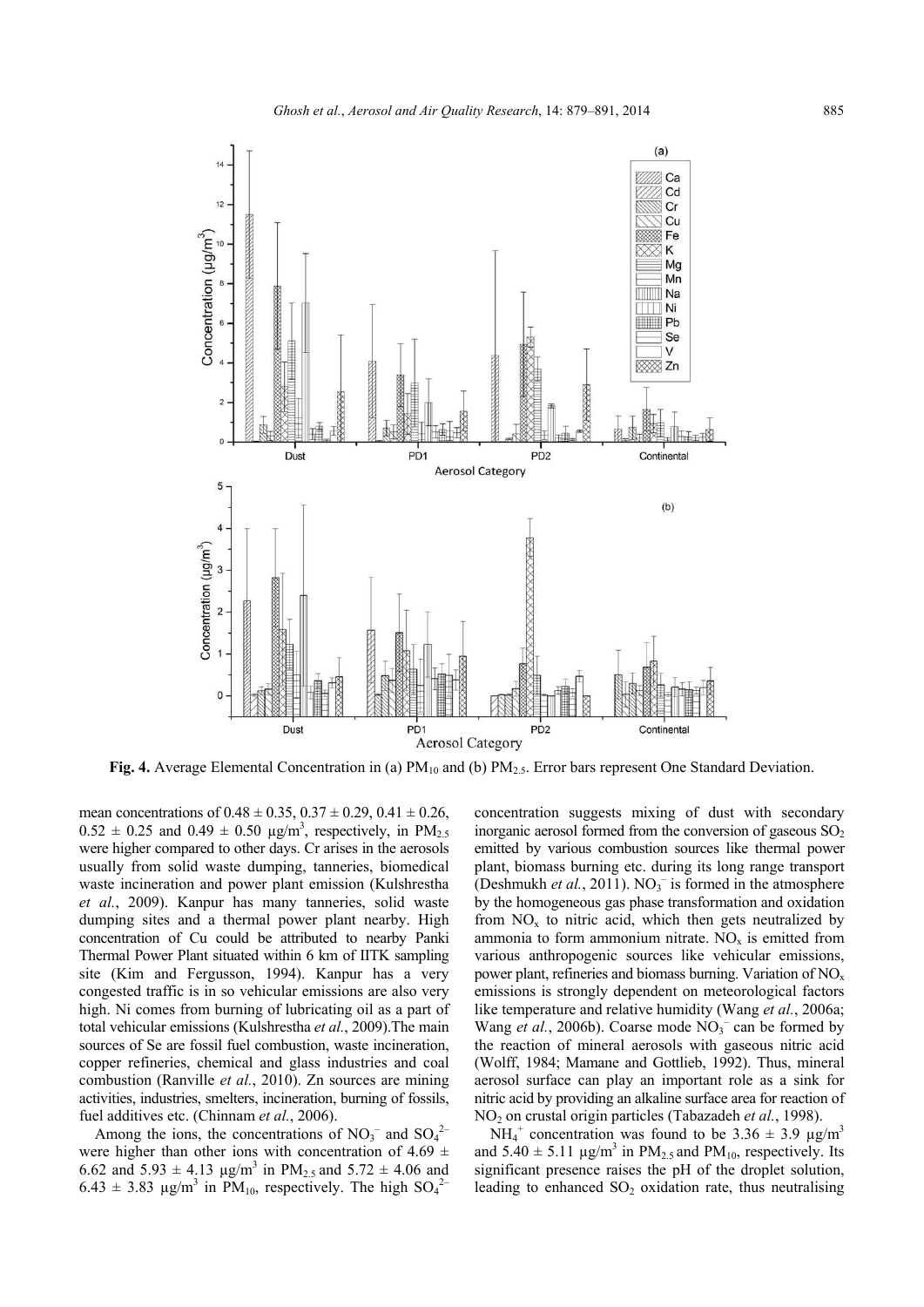

Fig. 5. Average ions concentration ( $\mu$ g/m<sup>3</sup>) in (a) PM<sub>10</sub> and (b) PM<sub>2.5.</sub> Error bars represent one standard deviation.

the acidity of the aerosols (Wang *et al.*, 2006b). It comes into the aerosols by reaction of ammonia gas with acidic species such as  $H_2SO_4$ ,  $HNO_3$  and  $HCl$  or sometimes ammonia vapour may react or condense on an acidic particle/droplet surface of anthropogenic origin. The different sources of ammonia are animal waste, ammonification of humus, loss of ammonia from the fertilizers added into the soil, and emissions from industries, incineration of waste, biomass burning and also from the internal combustion engines (Seinfeld and Pandis, 2012).

Internal mixing and meteorological conditions play an important role for good correlations. High correlation was found between  $NH_4^+$  and  $SO_4^{2-}$  ( $R^2 = 0.91$  in  $PM_{2.5}$ ),  $NO_3^$ and  $SO_4^{2-}$  ( $R^2 = 0.65$  in PM<sub>2.5</sub> and  $R^2 = 0.77$  in PM<sub>10</sub>) and  $NH_4^+$  and  $NO_3^-$  ( $R^2 = 0.6$  in  $PM_{2.5}$ ) which shows the formation of ammonium sulphate, ammonium bisulphate (NH4HSO4) and ammonium nitrate (Gupta and Mandariya, 2013). Coal burning, vehicle emissions and industries are the common sources of  $NO_3^-$  and  $SO_4^2^-$ .

#### *Polluted Dust2 Days*

High K concentration with mean value of  $3.78 \pm 0.45$ 

 $\mu$ g/m<sup>3</sup> and trace amounts of V and Pb with average concentrations of  $0.47 \pm 0.14 \mu g/m^3$  and  $0.23 \pm 0.17 \mu g/m^3$ , respectively, in  $PM_{2.5}$  were found in  $PD_2$  type of aerosols. Whereas,  $PM_{10}$  was found to be enriched with Ca, Fe, K, Mg and Zn, with mean values of  $4.38 \pm 5.29$ ,  $4.94 \pm 2.64$ ,  $5.31 \pm 1.64$ 0.50,  $3.69 \pm 0.60$  and  $2.90 \pm 1.81$  µg/m<sup>3</sup>, respectively. Echalar *et al.* (1995) found that K is a major cation in fine mode and that aerosols are generated during biomass burning by soil particles re-suspension, incompletely burnt plant tissues and as a result of condensation or coagulation of fine mode particles.Therefore, K can be used as a diagnostic tracer for biomass burning and thus it implies that the aerosols collected on these days got mixed with various pollutants from anthropogenic sources like burning of dry leaves, grasses and crop residue which is a common practice after crop harvesting in India. Similarly, Zn can come from biomass burning, coal and wood combustion (Rastogi and Sarin, 2009; Chakraborty and Gupta, 2010). V is present in heavy fuel oils, which is released into the atmosphere at concentrations of 10– 50 mg/g as fly ashwhen oils get combusted (Mamane and Pirrone, 1998). There was no Ca found in  $PM_2$ , which suggests that the Ca in  $PD_2$  were mainly associated with the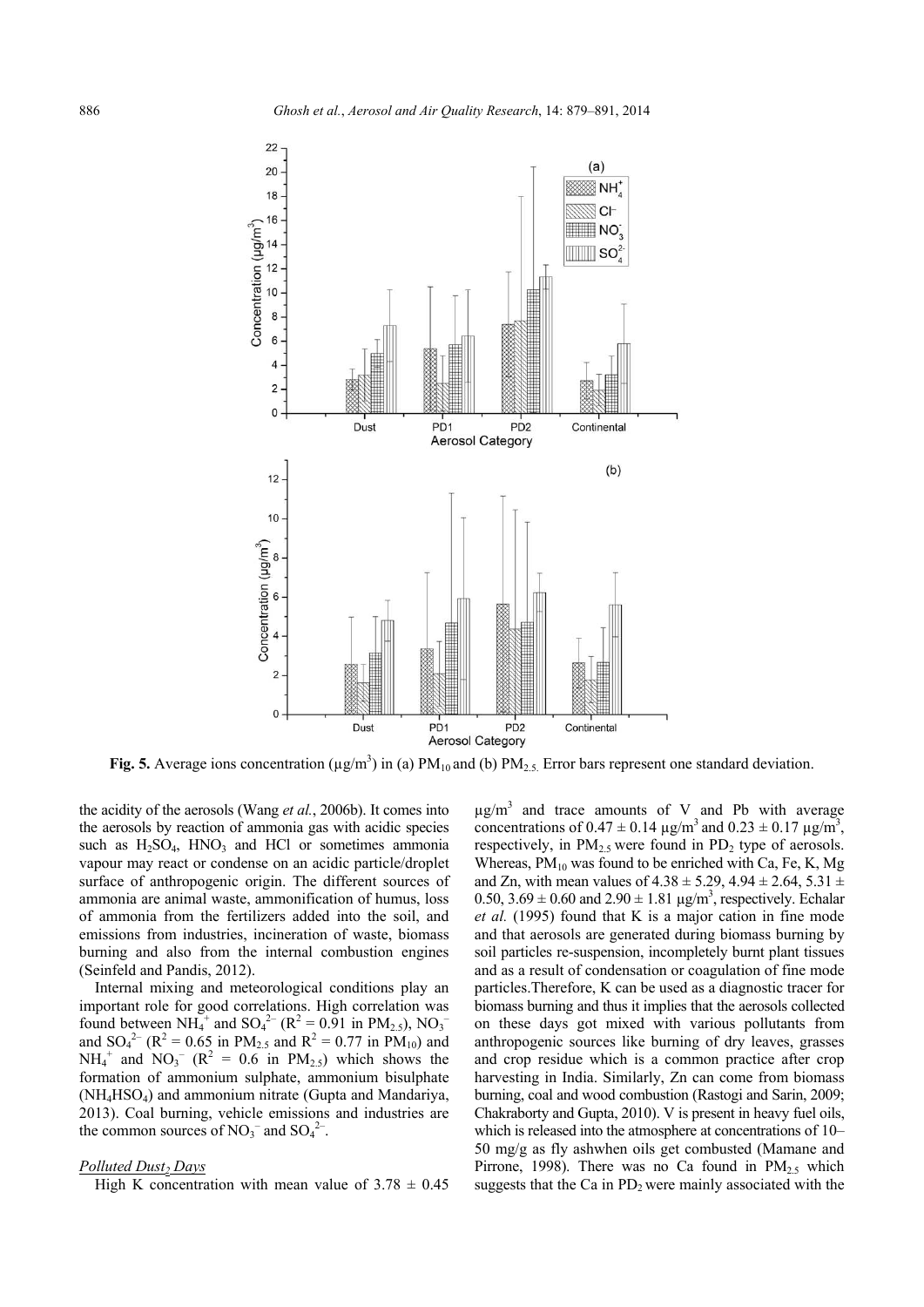coarser particles. The crustal minerals can also come into the aerosols during burning by two ways: crustal matter can be resuspended from the ground during extreme fires creating uplift conditions and the minerals that had accumulated earlier on the flora (dry deposition) get entrained in the intense fire and are emitted as aerosols (Li *et al.*, 2003).

Overall, the mean concentration of ions was found to be highest during these days.  $SO_4^2$  was the dominant ion and was found to be  $11.3 \pm 1.01$  and  $6.24 \pm 0.98$   $\mu$ g/m<sup>3</sup> in PM<sub>10</sub> and  $PM_{2.5}$ , respectively. Mean  $NO_3^-$  concentration was found to be  $10.27 \pm 10.18$  and  $4.73 \pm 5.10$   $\mu$ g/m<sup>3</sup> in PM<sub>10</sub> and  $PM_{2.5}$ , respectively. High concentration of Cl<sup>-</sup> was also observed which was  $7.71 \pm 10.29$  and  $4.39 \pm 6.09$   $\mu$ g/m<sup>3</sup>in  $PM_{10}$  and  $PM_{2.5}$ , respectively. Cl<sup>–</sup> comes from burning of fossil fuel (coal combustion), brick kilns, biomass burning, etc. It gets transformed from gas to particle phase due to the neutralization of ammonia by HCl which is released from above mentioned sources (Gupta and Mandariya, 2013).

#### *Continental Days*

Crustal elements like Fe and Mg, were found along with some other elements like Cd, Cr, Cu, K, Ni, Pb, V and Se (especially in the fine mode) from anthropogenic activities but their concentrations were quite low. These days were mainly affected by local sources. Among the ions only  $SO_4^{2-}$ , NH<sub>4</sub><sup>+</sup> and Cl<sup>-</sup> with concentrations 5.62  $\pm$  1.64, 2.64  $\pm$  1.27, and 1.79  $\pm$  1.18  $\mu$ g/m<sup>3</sup>, respectively in PM<sub>2.5</sub> were found to be higher than dust events. However, their concentration in  $PM_{10}$  was found to be lower than all the other days. A fair correlation between Cl<sup>–</sup> and SO<sub>4</sub><sup>2</sup> = ( $R^2$  = 0.64) in  $PM<sub>2.5</sub>$  was also observed.

> $26 24 -$

# *Variations in Water Soluble Organic Carbon (WSOC) and Water Soluble Inorganic Carbon (WSIC)*

WSOC is a major fraction of water soluble constituent and contributes to the CCN number density (Ram and Sarin, 2011). WSOC concentration varied from 0.70 to 24.18  $\mu$ g/m<sup>3</sup> in PM<sub>10</sub> and 0.28 to 17.98  $\mu$ g/m<sup>3</sup> in PM<sub>2.5</sub> (Fig. 6). The ratio of WSOC in  $PM_{2.5}$  to that in  $PM_{10}$  ranged between 0.05 to 0.91, indicating a wide variability in the carbonaceous aerosols in coarse and fine particle modes. WSOC mostly existed as oxygenated organic compounds like ketones, carboxylic acids, aldehydes, and peroxide emanating from biomass burning (burning of wood and agricultural waste) and emissions from vehicles and industries or through secondary heterogeneous oxidation (Pathak *et al.*, 2011). WSOC was found to be higher during  $PD_2$  and  $PD_1$  days especially on  $10^{th}$ ,  $16^{th}$  and  $25^{th}$  April;  $4^{th}$  and  $13^{th}$  May;  $6^{th}$ and  $15<sup>th</sup>$  June and  $15<sup>th</sup>$  July which results from enhanced formation of biogenic and anthropogenic secondary organic aerosols (SOA). It is formed by oxidation of volatile organic compounds (VOCs) in the presence of oxidizing agents such as O<sub>3</sub>, OH<sup>-</sup>, peroxide and NO<sub>3</sub><sup>-</sup> radicals (Ram *et al.*, 2010; Kaul *et al.*, 2011). During summertime, a strong photochemical oxidation takes place forming functional groups containing oxygen which increases hygroscopicity of the aerosol (Viana *et al.*, 2006). The WSIC ranged between 0.32 to 15.64  $\mu$ g/m<sup>3</sup> in PM<sub>10</sub> (Fig. 6(a)) and 0.02 to 4.28  $\mu$ g/m<sup>3</sup> in PM<sub>2.5</sub> (Fig. 6(b)). The contribution of WSIC to that of total mass was only 2% in  $PM_{2.5}$  and 1.7% in  $PM_{10}$ . WSIC was found during all the dusty days and on some  $PD_1$  days which may have originated from carbonate and hydrogen bicarbonates formed mainly from crustal matter;



**Fig. 6.** Temporal variations of Water Soluble Inorganic Carbon (WSIC) and Water Soluble Organic Carbon (WSOC) in (a) PM<sub>10</sub> and (b) PM<sub>2.5</sub>.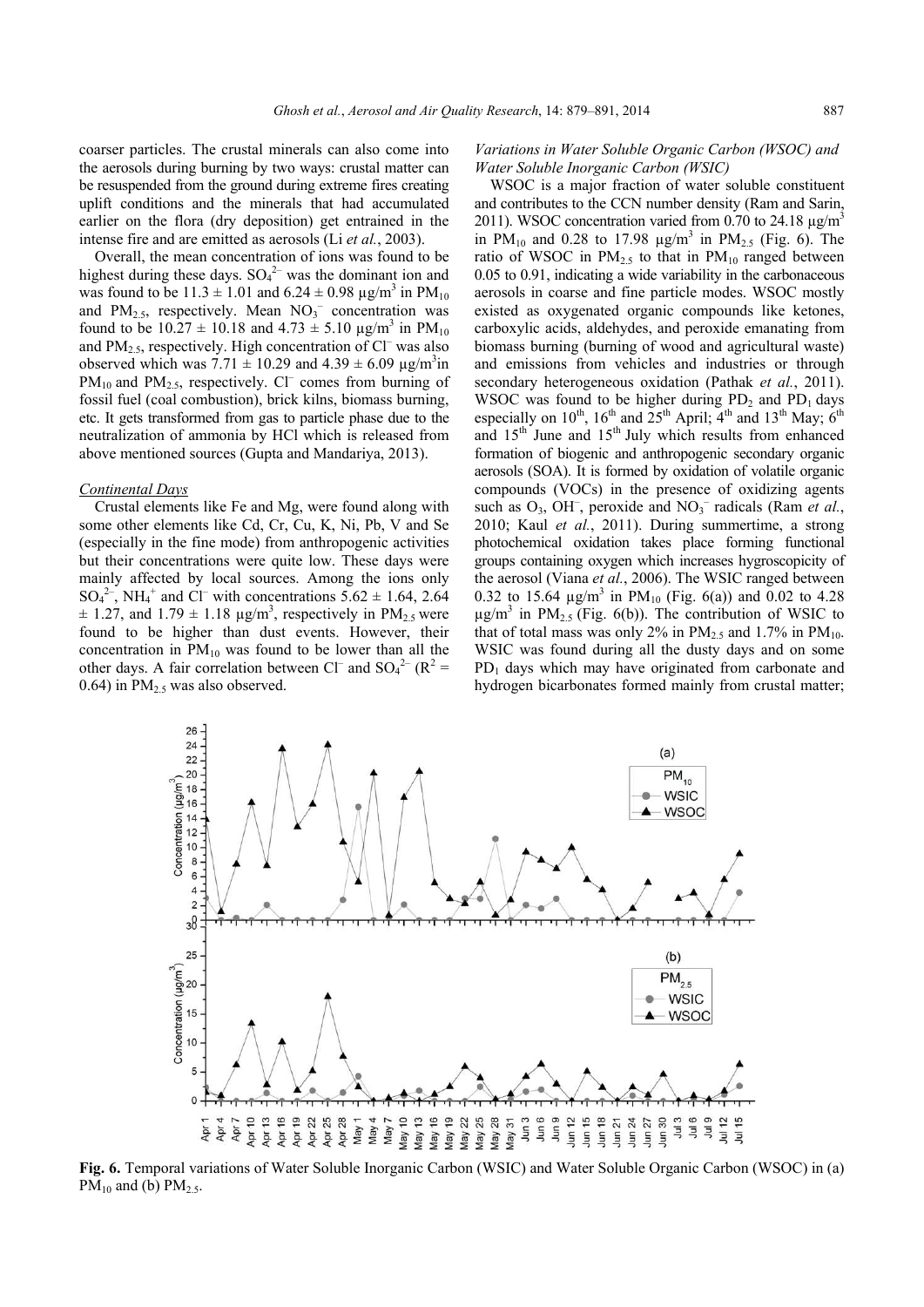(Khare *et al.*, 2011). It was high on  $1<sup>st</sup>$ ,  $13<sup>th</sup>$  and  $28<sup>th</sup>$  April  $1<sup>st</sup>$ ,  $10<sup>th</sup>$ ,  $22<sup>nd</sup>$ ,  $25<sup>th</sup>$  and  $28<sup>th</sup>$  May;  $3<sup>rd</sup>$  and  $6<sup>th</sup>$  June and  $15<sup>th</sup>$ July. During most of the continental days the WSIC was lower suggesting lesser contribution from dust.

### *Case Study*

# *25 May*

25 May, classified as a dusty day, had mass concentrations of 176.16  $\mu$ g/m<sup>3</sup> in PM<sub>10</sub>. The concentration of elements Ca, Fe, Mg and Na was 16.81, 9.96, 7.54, and 8.34  $\mu$ g/m<sup>3</sup>, respectively in  $PM_{10}$ , were the highest amongst all the days. Also, the  $SO_4^2$  and  $NO_3^-$  concentrations were 7.54 and 6.32  $\mu$ g/m<sup>3</sup> in PM<sub>10</sub> and 4.81 and 3.63  $\mu$ g/m<sup>3</sup> in PM<sub>2.5</sub>, respectively, which show that 1.6 times of  $SO_4^2$  was in coarse mode. This suggests that  $SO_4^2$  was either coming from mineral dust like gypsum  $(CaSO<sub>4</sub>)$  or formed as a result of gas to particle conversion itself on the dust particles. WSIC was found to be 2.97  $\mu$ g/m<sup>3</sup> in PM<sub>10</sub>. NOAA (National Oceanic and Atmospheric Administration, U.S.), Hybrid-Single Particle Lagrangian Integrated Trajectory (HYSPLIT) model, version 4, developed by the Air Resources Laboratory (ARL) was used to calculate 120 h back trajectories (Draxler and Rolph, 2003). The arrow marks on the trajectories shown in Fig. 7 indicates 24 h movement location. The back trajectories (at 50, 500 and 1000 m above ground level) show the dust laden air masses were coming from West and South West Azimuth, i.e., originating from arid and semiarid regions of Rajasthan (Thar Desert), Gujarat and Arabian Peninsula and ending at Gulf of Aden, near Yemen.

#### *25 April*

This day, classified as dust mixed with biomass burning (PD<sub>2</sub>) had mass concentration of 187.81  $\mu$ g/m<sup>3</sup> in PM<sub>10</sub> and 36.09  $\mu$ g/m<sup>3</sup> in PM<sub>2.5</sub>, respectively. High concentration of K (3.47  $\mu$ g/m<sup>3</sup>) in PM<sub>2.5</sub> also confirmed biomass burning.



**Fig. 7.** Five days back trajectories using NOAA HYSPLIT model for 25 May at 50 m, 500 m and 1000 m.

V was detected in  $PM_{2.5}$  with a concentration of 0.57  $\mu$ g/m<sup>3</sup>. The ionic concentrations were highest during this day. NO<sub>3</sub><sup>-</sup> and Cl<sup>-</sup> with concentration of 17.47 and 14.98  $\mu$ g/m<sup>3</sup> in  $PM_{10}$  and 8.34 and 8.69  $\mu$ g/m<sup>3</sup> in  $PM_{2.5}$ , respectively were dominating ions. Both these ions originated from anthropogenic sources like fossil fuel combustion and biomass burning. WSOC was mostly concentrated in the fine mode and was found to be highest on this day  $(24.18 \text{ }\mu\text{g/m}^3)$ in PM<sub>10</sub> and 17.98  $\mu$ g/m<sup>3</sup> in PM<sub>2.5</sub>). The Back trajectory at 50 and 500 m superimposed over the Moderate Resolution Imaging Spectroradiometer (MODIS) fire count image shows that there was a series of forest fires in Nepal during this time and the air masses were coming from this region (Fig. 8) and picking up the combustion residue on its way.

## *28 May*

This day was classified as Continental Day and had the lowest ionic and elemental concentrations. Five days back trajectories at a height of 50 m superimposed on cement industries (Fig. 9) shows that the air masses got mixed with pollutants from this industry and these were mostly localized. Also, various industries situated nearby like iron and steel industries, rice mill, tanneries, brick kiln, thermal power plant, fertilizer, cement, refineries added various pollutants to the aerosol loading. Winds from far away regions had very little effect as they reached a significant height over the sampling location. WSOC was very low 0.70 and 0.30  $\mu$ g/m<sup>3</sup> in  $PM_{10}$  and  $PM_{2.5}$ , respectively, and WSIC was absent.

# *1 May*

This day was classified as  $PD_1$  day, with mass concentration of 204.97 and 36.49  $\mu$ g/m<sup>3</sup> in PM<sub>10</sub> and PM<sub>2.5</sub>, respectively. It was enriched with various anthropogenic elements in  $PM<sub>2.5</sub>$  like Cr, Cu, Ni, Pb, Se, V and Zn with corresponding mass concentration of 0.14, 0.35, 0.51, 0.39,



**Fig. 8.** Five days back trajectories using NOAA HYSPLIT model superimposed over NASA's fire count.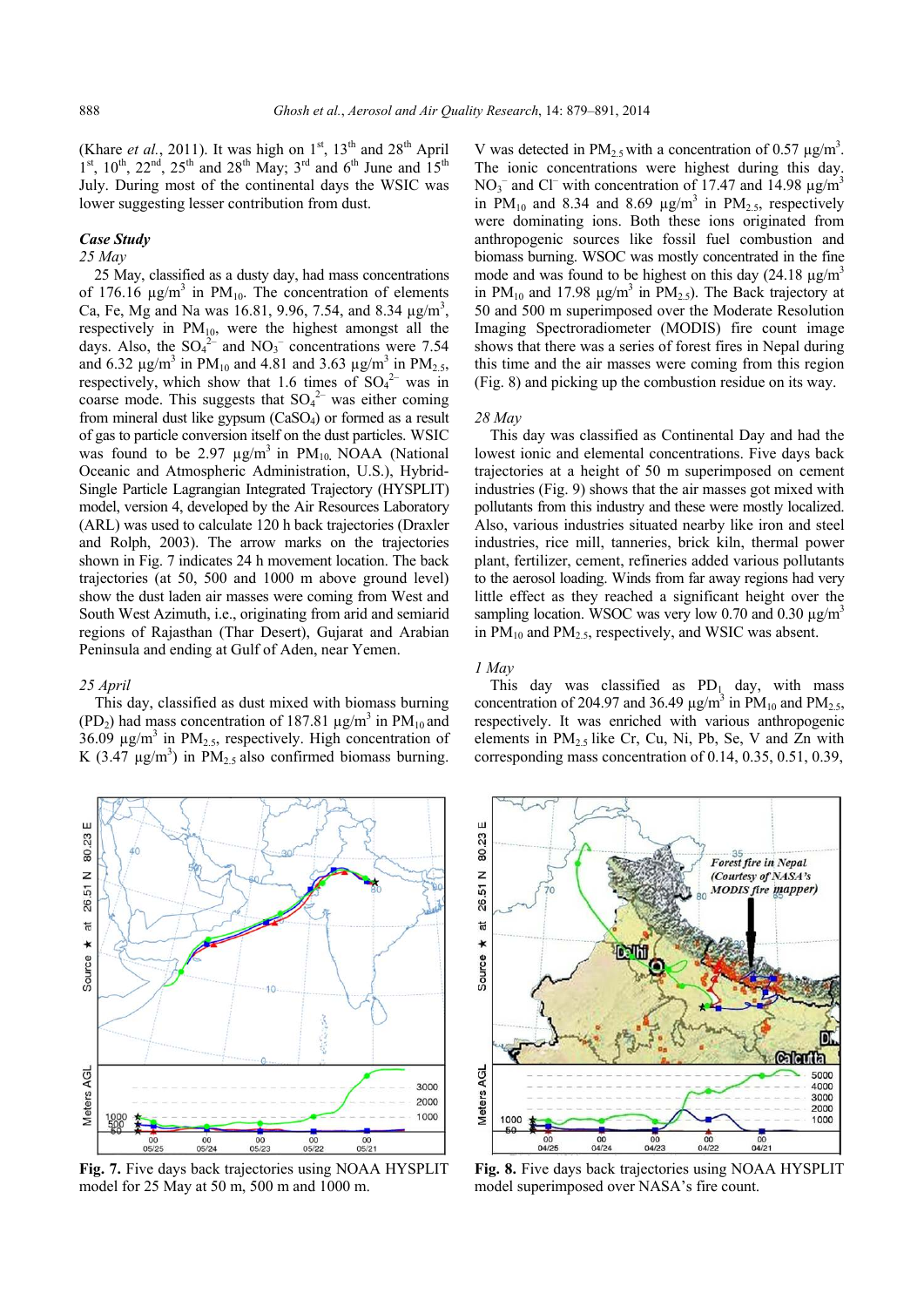

**Fig. 9.** Five days back trajectories using NOAA HYSPLIT model superimposed over cement industries map for 28 May at 0700 UTC and 50 m, 500 m and 1000 m height above ground level.



**Fig. 10.** Five days back trajectories using NOAA HYSPLIT model for 1 May at 0700 UTC and 50 m, 500 m and 1000 m height above ground level.

1.02, 0.36 and 0.68  $\mu$ g/m<sup>3</sup>, respectively. WSOC was found to be 5.30 and 2.45  $\mu$ g/m<sup>3</sup> in PM<sub>10</sub> and PM<sub>2.5</sub>, respectively. The back trajectories (Fig. 10) show that the air mass at 50 and 500 m were coming from Uttarakhand and parts of Uttar Pradesh including Lucknow, Bareilly and Meerut, and the Kathmandu region of Nepal. Various industries present in these areas contaminate the dust and caused mixing of aerosols.

# **CONCLUSION**

This study presents chemical characterization of crustal dust sampled during pre-monsoon and monsoon period in Kanpur, India. The  $PM_{10}$  mass concentrations were higher mostly during dusty and polluted dusty days. The levels of soil derived elements (Ca, Mg and Fe) were quite high during dusty days in both size mode particles  $(PM_{10}$  and  $PM_{2.5}$ ) as compared to other classified days, but the mass concentration of anthropogenic elements like Cu, Ni, Se, V etc. were higher in  $PD_1$  and  $PD_2$  days especially in  $PM_{2.5}$ . The fine mode K concentration, a tracer for biomass burning, was higher during PD<sub>2</sub> days as compared to other days. Very low elemental mass concentration was found during continental days.  $SO_4^2$  and  $NO_3^-$  were higher during PD<sub>2</sub> days. The contribution of WSIC to total mass was only 2 % in  $PM_{2.5}$ and 1.7% in  $PM_{10}$ . WSOC was high during  $PD_1$  and  $PD_2$ days and WSIC was high during dust and  $PD_1$  days.

# **ACKNOWLEDGEMENTS**

We sincerely acknowledge the financial support received from ISRO-GBP/AT-CTM Programme for carrying out our research work. The authors gratefully acknowledge the MODIS for fire count, NOAA Air Resources Laboratory (ARL) for the provision of the HYSPLIT transport and dispersion model and READY website (http://ready.arl. noaa.gov) used in this publication. We would also like to convey our sincere thanks to anonymous peer reviewers and journal editor.

# **REFERENCES**

- Alexander, B., Park, R.J., Jacob, D.J., Li, Q.B., Yantosca, R.M., Savarino, J., Lee, C.C.W. and Thiemens, M.H. (2005). Sulfate Formation in Sea-salt Aerosols: Constraints from Oxygen Isotopes. *J. Geophys. Res.* 1984–2012: 110.
- Behera, S.N. and Sharma, M. (2010). Reconstructing Primary and Secondary Components of  $PM<sub>2.5</sub>$  Composition for an Urban Atmosphere. *Aerosol Sci. Technol.* 44: 983–992.
- Chakraborty, A. and Gupta, T. (2010). Chemical Characterization and Source Apportionment of Submicron (PM1) Aerosol in Kanpur Region, India. *Aerosol Air Qual. Res.* 10: 433–445.
- Cheng, T., Lu, D., Wang, G.and Xu, Y. (2005). Chemical Characteristics of Asian Dust Aerosol from Hunshan Dake Sandland in Northern China. *Atmos. Environ.* 39: 2903–2911.
- Chinnam, N., Dey, S., Tripathi, S.N. and Sharma, M. (2006). Dust Events in Kanpur, Northern India: Chemical Evidence for Source and Implications to Radiative Forcing. *Geophys. Res. Lett.* 33: L08803.
- Councell, T.B., Duckenfield, K.U., Landa, E.R. and Callender, E. (2004). Tire-Wear Particles as a Source of Zinc to the Environment. *Environ. Sci. Technol.* 38: 4206– 4214.
- Deshmukh, D.K., Deb, M.K., Tsai, Y.I. and Mkoma, S.L. (2011). Water Soluble Ions in  $PM_{2.5}$  and  $PM_1$ Aerosols in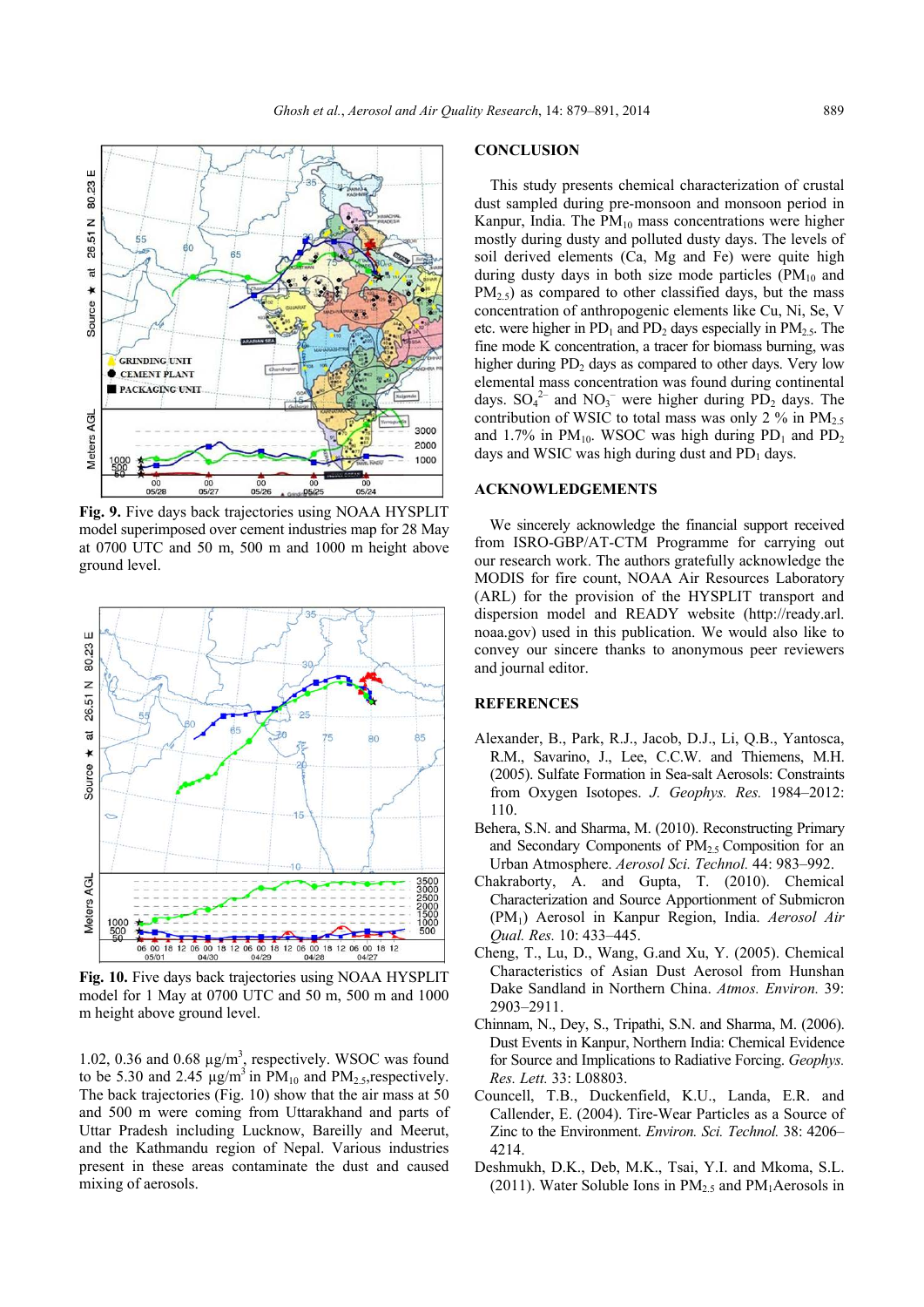Durg City, Chhattisgarh, India. *Aerosol Air Qual. Res.*  11: 696–708.

- Dey, S., Tripathi, S.N., Singh, R.P. and Holben, B. (2004). Influence of Dust Storms on the Aerosol Optical Properties Over the IndoGangetic Basin. *J. Geophys. Res.* 1984– 2012: 109.
- Draxler, R. and Rolph, G. (2003). HYSPLIT (HYbrid Single-Particle Lagrangian Integrated Trajectory) Model Access via NOAA ARL READY Website (http://www. arl. noaa. gov/ready/hysplit4. html). NOAA Air Resources Laboratory, Silver Spring: Md.
- Echalar, F., Gaudichet, A., Cachier, H. and Artaxo, P. (1995). Aerosol Emissions by Tropical Forest and Savanna Biomass Burning: Characteristic Trace Elements and Fluxes. *Geophys. Res. Lett.* 22: 3039–3042.
- Gangwar, J.N., Gupta, T. and Agarwal, A.K. (2012). Composition and Comparative Toxicity of Particulate Matter Emitted from a Diesel and Biodiesel Fuelled CRDI Engine. *Atmos. Environ.* 46: 472–481.
- Griffin, D.W. and Kellogg, C.A. (2004). Dust Storms and Their Impact on Ocean and Human Health: Dust in Earth's Atmosphere. *EcoHealth* 1: 284–295.
- Gulyaeva, A., Ilchenko, T., Kuznetsov, V. and Simashko, V. (1972). Determination of the Zinc Content in Hydrocarbon Lubricants: DTIC Document.
- Gupta, T. and Mandariya, A. (2013). Sources of Submicron Aerosol during Fog-Dominated Wintertime at Kanpur. *Environ. Sci. Pollut. Res.* 20: 5615–5629.
- Kang, C.M., Gupta, T., Ruiz, P.A., Wolfson, J.M., Ferguson, S.T., Lawrence, J.E., Rohr, A.C., Godleski, J. and Koutrakis, P. (2011). Aged Particles Derived from Emissions of Coal-Fired Power Plants: The TERESA Field Results. *Inhalation Toxicol.* 23: 11–30.
- Kaul, D.S., Gupta, T., Tripathi, S.N., Tare, V. and Collett, J.L. (2011). Secondary Organic Aerosol: A Comparison between Foggy and Nonfoggy Days. *Environ. Sci. Technol.*  45: 7307–7313.
- Kaul, D.S., Gupta, T. and Tripathi, S.N. (2012). Chemical and Microphysical Properties of the Aerosol during Foggy and Nonfoggy Episodes: A Relationship between Organic and Inorganic Content of the Aerosol. *Atmos. Chem. Phys. Discuss.* 12: 14483–14524.
- Khare, P., Baruah, B. and Rao, P. (2011). Water-Soluble Organic Compounds (WSOCs) in  $PM_{2.5}$  and  $PM_{10}$  at a Subtropical Site of India. *Tellus Ser. B* 63: 990–1000.
- Kim, K.W., Kim, Y.J. and Oh, S.J. (2001). Visibility Impairment during Yellow Sand Periods in the Urban Atmosphere of Kwangju, Korea. *Atmos. Environ.* 35: 5157–5167.
- Kim, N.D. and Fergusson, J.E. (1994). The Concentrations, Distribution and Sources of Cadmium, Copper, Lead and Zinc in the Atmosphere of an Urban Environment. *Sci. Total Environ.* 144: 179–189.
- Kulshrestha, U.C., Raman, R.S., Kulshrestha, M.J., Rao, T. and Hazarika, P.J. (2009). Secondary Aerosol Formation and Identification of Regional Source Locations by PSCF Analysis in the Indo-Gangetic Region of India. *J. Atmos.Chem.* 63: 33–47.
- Kumar, A. and Sarin, M. (2009). Mineral aerosols from Western India: Temporal Variability of Coarse and Fine Atmospheric Dust and Elemental Characteristics. *Atmos. Environ.* 43: 4005–4013.
- Kumar, A. and Sarin, M. (2010). Atmospheric Water-Soluble Constituents in Fine and Coarse Mode Aerosols from High-Altitude Site in Western India: Long-Range Transport and Seasonal Variability. *Atmos. Environ.* 44: 1245–1254.
- Li, J., Pósfai, M., Hobbs, P.V. and Buseck, P.R. (2003). Individual Aerosol Particles from Biomass Burning in Southern Africa: 2, Compositions and Aging of Inorganic Particles. *J. Geophys. Res.* 1984–2012: 108.
- Lowenthal, D.H., Wunschel, K.R. and Rahn, K.A. (1988). Tests of Regional Elemental Tracers of Pollution Aerosols. 1. Distinctness of Regional Signatures, Stability during Transport, and Empirical Validation. *Environ. Sci. Technol.* 22: 413–420.
- Mamane, Y. and Gottlieb, J. (1992). Nitrate Formation on Sea-Salt and Mineral Particles—ASingle Particle Approach. *Atmos. Environ. 26*(9): 1763–1769.
- Mamane, Y. and Pirrone, N. (1998). Vanadium in the Atmosphere. *Adv. Environ. Sci. Technol.* 30: 37–72.
- Mishra, S., Tripathi, S., Aggarwal, S.G. and Arola, A. (2012). Optical Properties of Accumulation Mode, Polluted Mineral Dust: Effects of Particle Shape, Hematite Content and Semi-External Mixing with Carbonaceous Species. *Tellus Ser. B* 64: 19–25.
- Misra, A., Gaur, A., Bhattu, D., Ghosh, S., Dwivedi, A., Dalai, R., Paul, D., Gupta, T., Tare, V., Singh, S., Eck, T., Welton, E., Holben, B., Tripathi, S.N. and Mishra, S. (2013). Characterization of Dust over the Indo-Gangetic Basin Based on Physical, Chemical, Optical, Morphological, and Mineralogical Measurements: An Overview, (Manuscript under Preparation).
- Pathak, R.K., Wang, T., Ho, K. and Lee, S. (2011). Characteristics of Summertime  $PM<sub>2.5</sub>$  Organic and Elemental Carbon in Four Major Chinese Cities: Implications of High Acidity for Water-Soluble Organic Carbon (WSOC). *Atmos. Environ.* 45: 318–325.
- Ram, K., Sarin, M. and Tripathi, S. (2010). A 1 year Record of Carbonaceous Aerosols from an Urban Site in the Indo-Gangetic Plain: Characterization, Sources, and Temporal Variability. *J. Geophys. Res.* 1984–2012: 115.
- Ram, K. and Sarin, M. (2011). Day-Night Variability of EC, OC, WSOC and Inorganic Ions in Urban Environment of Indo-Gangetic Plain: Implications to Secondary Aerosol Formation. *Atmos. Environ.* 45: 460–468.
- Ranville, M.A., Cutter, G.A., Buck, C.S., Landing, W.M., Cutter, L.S., Resing, J.A. and Flegal, A.R. (2010). Aeolian Contamination of Se and Ag in the North Pacific from Asian Fossil Fuel Combustion. *Environ. Sci. Technol.*  44: 1587–1593.
- Rastogi, N. and Sarin, M. (2009). Quantitative Chemical Composition and Characteristics of Aerosols over Western India: One-year Record of Temporal Variability. *Atmos. Environ.* 43: 3481–3488.
- Rudnick, R. and Gao, S. (2003). Composition of the Continental Crust. *Treat. Geochem.* 3: 1–64.